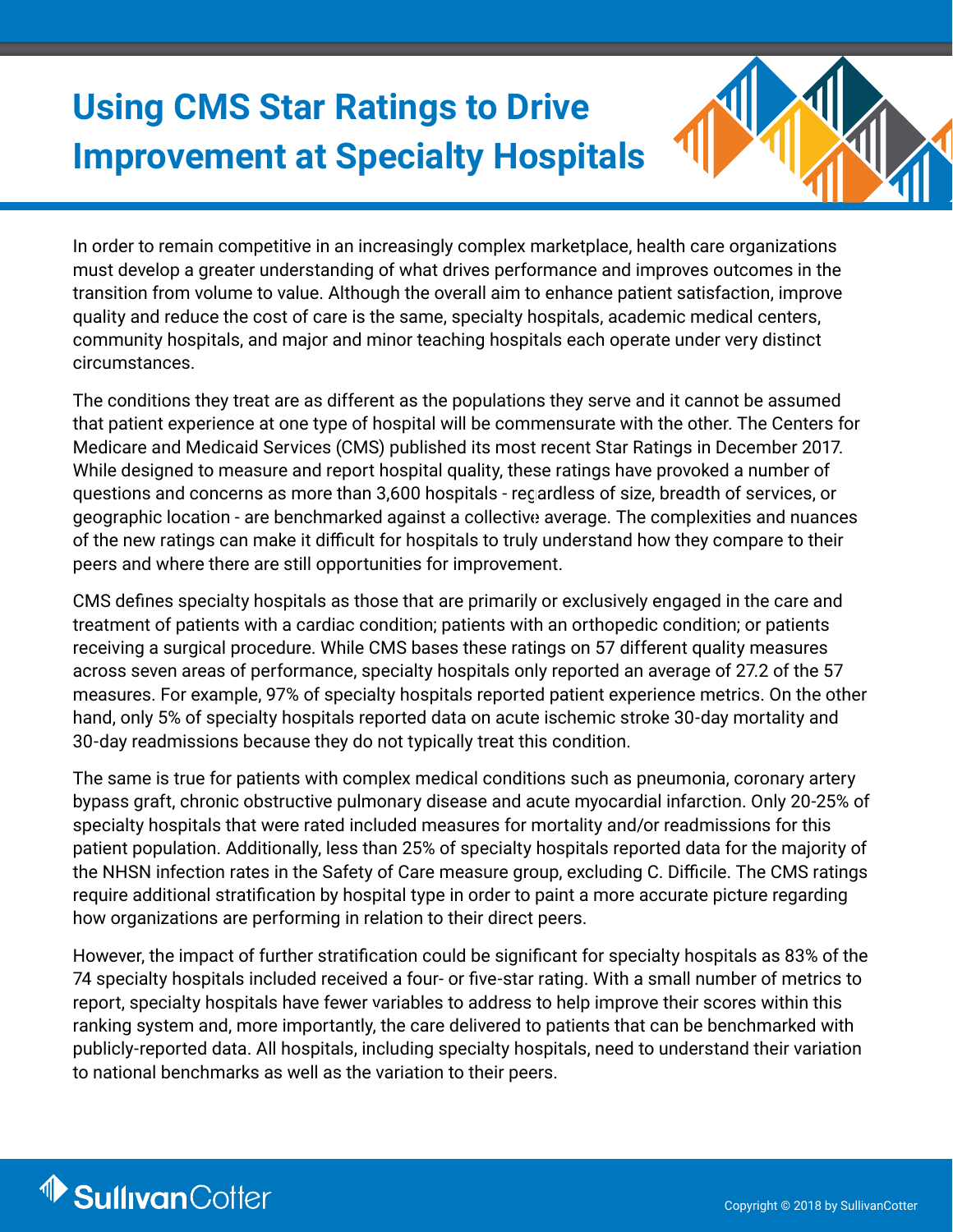## **Distribution of CMS Star Ratings by Hospital Type**

December 2017



Specialty hospitals using CMS Star Ratings to drive improvement efforts should focus on the following steps:

### **Define Your Peer Group**

In addition to reviewing benchmarks for like hospitals, specialty hospitals must also consider how their ratings compare to other relevant local and regional competitors. Patient experience scores, for example, can vary widely by region. As the highest weighted measure in the CMS Patient Experience group, "Overall Rating of Hospital" had a national average of 89.01 in the December 2017 Star Ratings. On average, Nevada hospitals show a linear score of 86.90 while Wisconsin hospitals show a linear score of 90.78 - a 4.5% difference between the two states. Regional differences are important to consider when evaluating performance compared to a set of benchmarks.

## **Benchmark Your Performance Against Your Peers**

Do not underestimate the importance of peer group selection. Not all hospitals are the same – and to truly identify areas of meaningful improvement, hospitals must be compared to like hospitals. Hospitals will often have more than one peer group. For example, a specialty orthopedic hospital will want to benchmark itself against other orthopedic hospitals. However, it might also want to benchmark specific metrics like patient experience against other local hospitals that offer orthopedic services.

## **Identify Areas of Improvement**

It is critical that organizations develop a better understanding of their variation to the CMS benchmarks. If a specialty hospital is performing above or below average, the key is to identify 'how' and 'why'. Individual metrics that have a negative variance to peer group benchmarks highlight potential opportunities for improvement. Additionally, identifying areas that are important to patient outcomes and the mission of your organization will resonate most with staff and have a higher likelihood for improvement.